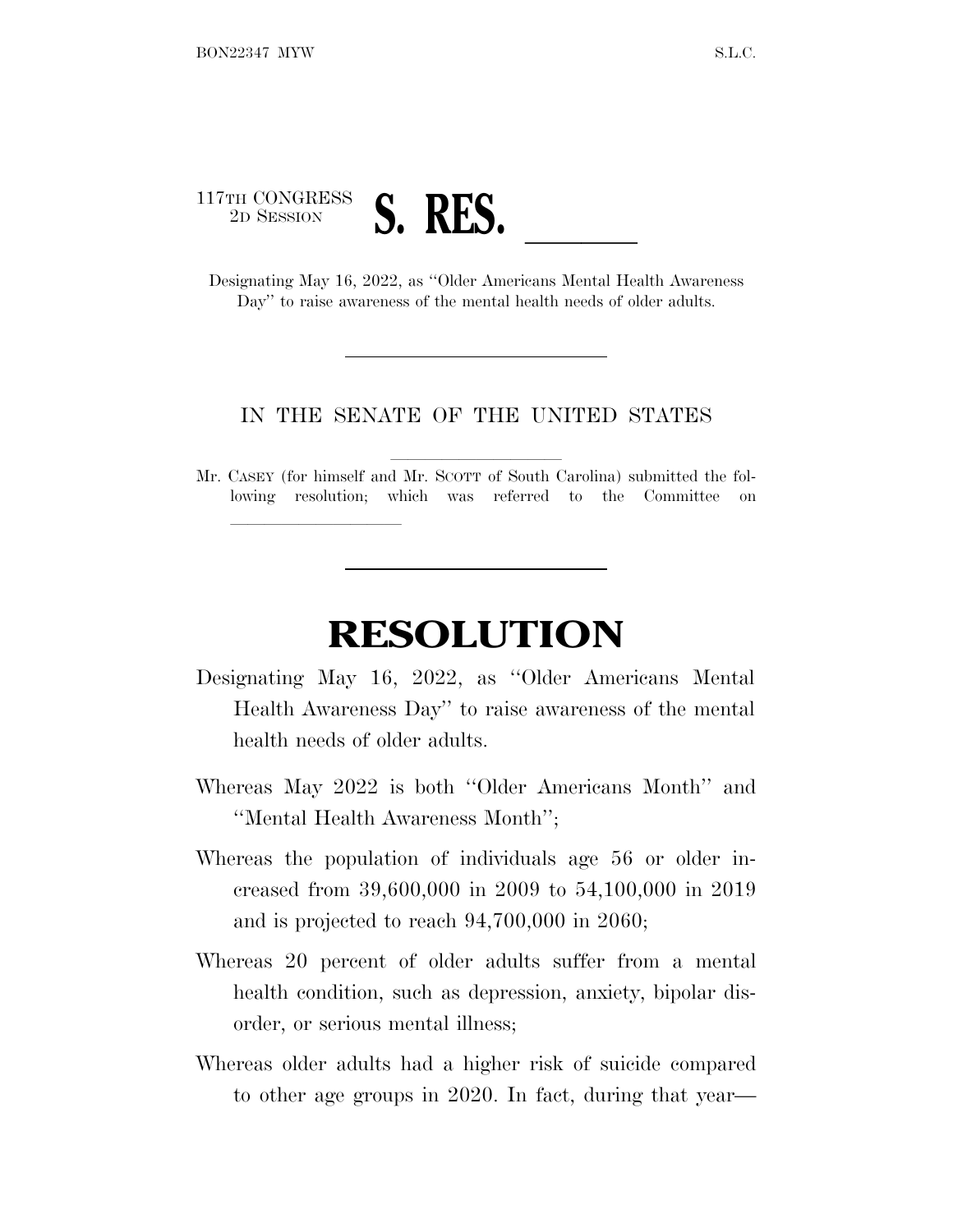2

(1) individuals age 85 or older had the highest rate of suicide among all age groups; and

(2) individuals age 75 to 84 had the second highest rate of suicide among all age groups.

- Whereas, according to the American Psychological Association, older adults underutilize mental health services because of service constraints, limited awareness, or a stigma surrounding mental health;
- Whereas the opioid crisis and the COVID–19 pandemic have negatively impacted the behavioral health of older adults;
- Whereas aging could possibly lead to social and physical changes that may increase vulnerability to substance use disorders;
- Whereas poor mental health and substance use disorders reduce life expectancy among older adults and increase the risk of adverse health outcomes and conditions, such as heart disease, dementia, and diabetes;
- Whereas mental health disorders for older adults, especially depression and anxiety, are major contributors to and exacerbate social isolation;
- Whereas mental health diagnoses drive spending in the Medicare and Medicaid programs for an already high-cost population;
- Whereas spending for individuals with a mental health disorder is more than twice that for individuals who are eligible for both such programs without such a diagnosis;
- Whereas more than one-tenth of individuals age 65 or older binge drink, which is defined as drinking 5 or more drinks on the same occasion for men or 4 or more drinks on the same occasion for women; and